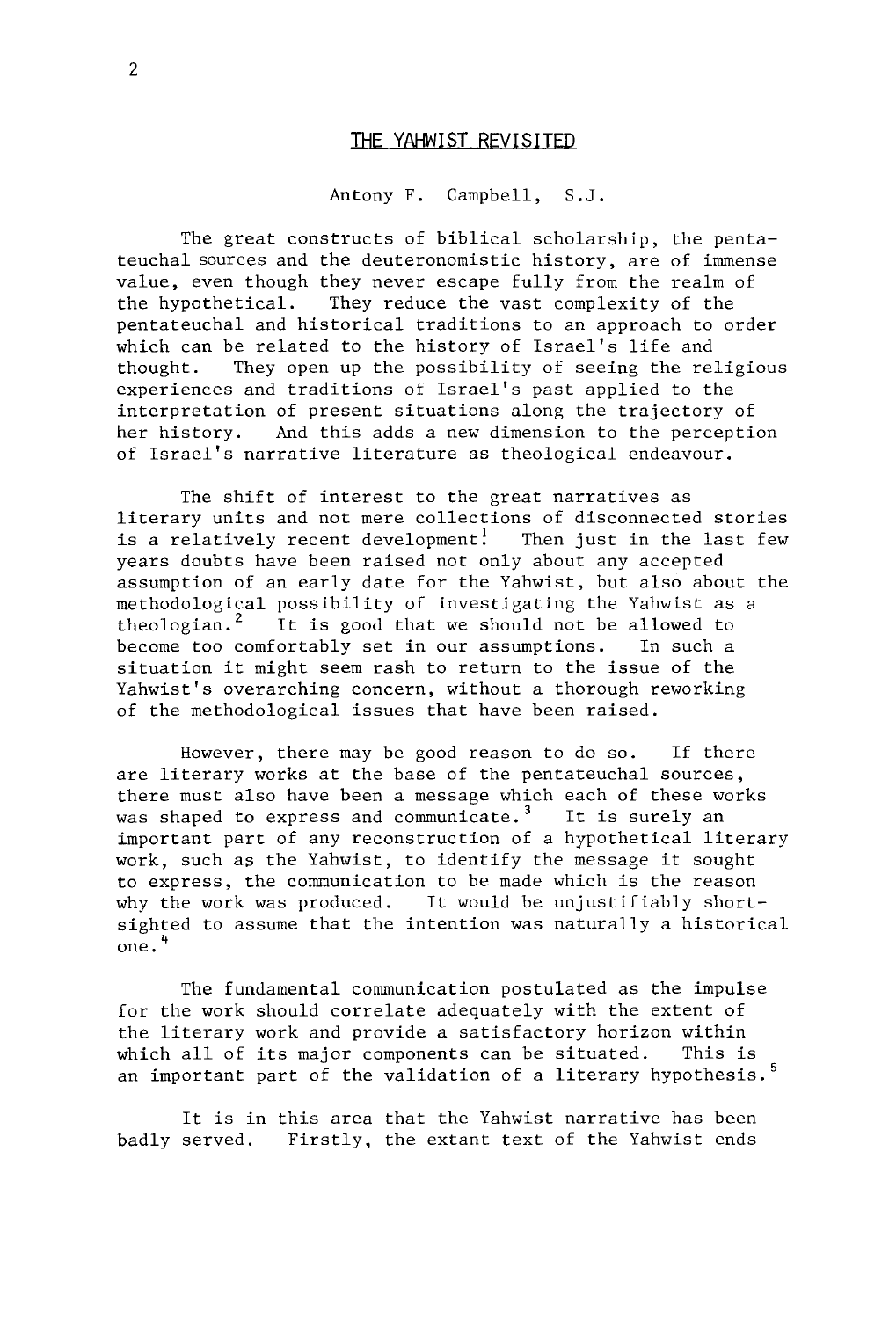for all practical purposes with the Balaam pericope (and perhaps Baal-peor).<sup>6</sup> But no meaning given the narrative adequately explains this. It is taken for granted, as a It is taken for granted, as a rule, that the Yahwist conquest account was discarded with the insertion of the narrative into the framework of the Priestly<br>Document.<sup>7</sup> (Parenthetically, three reasons may be noted whi (Parenthetically, three reasons may be noted which lessen the need for a conquest account in the Yahwist narrative. 1. Since its intention may not be to narrate history, the conquest does not have to be told simply because it happened.<br>2. Since it was composed when Israel was in secure possessi Since it was composed when Israel was in secure possession of the land, it may not have seemed so necessary to narrate the fulfilment of these promises. 3. Since it is unlikely that fulfilment of these promises. the narrative was an expansion of an old historical credo, it is not bound to the credo's structure, which included the conquest. $<sup>8</sup>$ )</sup>

Secondly, Wolff's compelling presentation of the Yahwist's kerygma, concerned with the blessing for all nations, is excellent as far as it goes, but it peters out when it reaches the exodus. At this point the promises vanish from view.<sup>9</sup> At this point the promises vanish from view.  $9$ Thus only two, at best three, of the four major complexes of tradition seen as distinct moments in the Yahwist narrative fall within the horizon of Wolff's interpretation. These four complexes are the primeval myths, the patriarchal stories, the exodus, and the wilderness traditions.<sup>10</sup>

If the hypothesis of the Yahwist narrative as a theologically significant work is to survive, it must explain the difference in treatment between Genesis and Exodus-Numbers, it must integrate the wandering/murmuring traditions into the horizon of its message, and it must account for the probable<br>extent of the narrative. The possibility of rendering satient The possibility of rendering satisfaction in these three areas, at least inchoatively, has to be the justification for revisiting the embattled Yahwist at this time, when renewed intensive methodological soul-searching might seem to be more in order. If a hypothesis is to be subjected to serious scrutiny, it must be scrutinized in its best possible form. It is vain to tilt at windmills. It is vain to tilt at windmills.

The question to be asked then is whether there is a significance in the text attributed to the Yahwist which can be alleged with probability to be the message of the compiler. The Yahwist is a compiler, of course, as well as an interpreter. There is no question of his work simply flowing from his pen *"aus einem Cuss".* Not only do we presume a process of the transmission of tradition through the oral stages to a probable written stage, with subsequent compilation into the Yahwist's literary work; but there is also the work of subsequent redactors. Together with the work of interpretation,does the task of compilation in itself communicate a message, a theology

~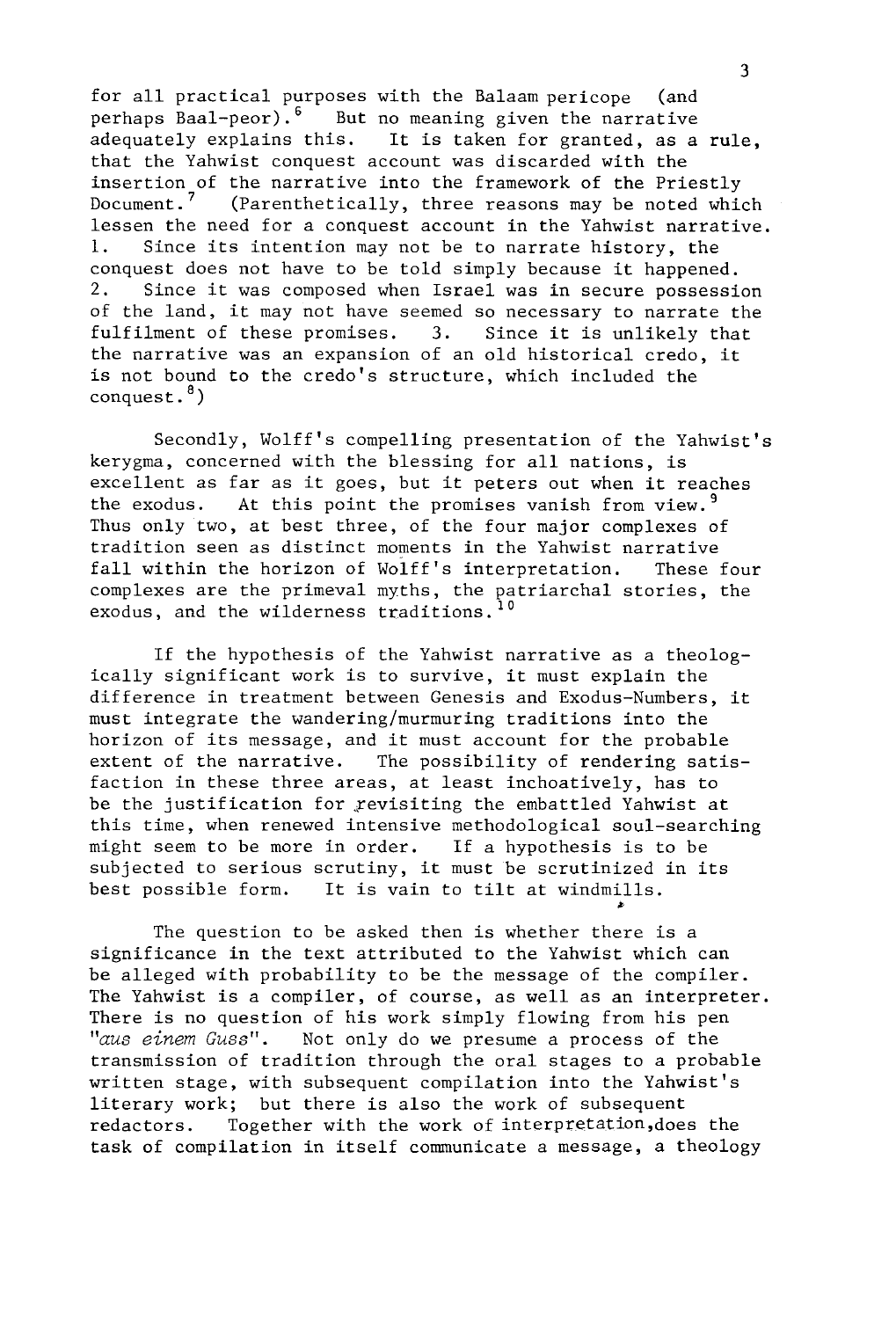of the compiler? L. Alonso-Schokel speaks of a literary work as a macro-syntagma: "the relations between the members constitute or modify or enrich the total meaning. In principle this can happen both in a primary and in a secondary composi-<br>tion."<sup>11</sup> To what extent is this the case with the Yahwist? To what extent is this the case with the Yahwist?

The data to be taken into account can be rapidly reviewed.

1. It is a fact that the material usually attributed to the Yahwist has a very considerable emphasis on blessing in the section prior to the formation of the nation in Egypt (Exod 1:9, J) and the experience of the exodus. But after the exodus, this emphasis on blessing is absent and there is a very considerable emphasis on Israel's rebellion against Yahweh. Furthermore, it may be considered a probable opinion that this insistence on rebellion in the wilderness comes from the Yahwist himself.<sup>12</sup>

2. It is a fact that a surprisingly large amount of space is given to the story of Balaam; the best part of two chapters is usually attributed to the Yahwist. According to a recent opinion, all four chapters should be assigned to the Yahwist, with the exception of the tale of the talking ass (Num 22:22-  $35)$ .  $13$ 

3. It is a fact that there is remarkably little material that can be attributed to the Yahwist after the Balaam story. There is the Baal-peor episode (25:1-5) and part of Numbers 32 and perhaps the death of Moses. For Mowinckel, the Yahwist's account of the conquest has to be found in Numbers 32\* (Reuben & Gad) and Judges  $1*$  (the other tribes, except Issachar).<sup>14</sup>

4. It is a fact that Psalm 78 conceives of the transition to<br>the Davidic monarchy in terms of rejection and election. "He the Davidic monarchy in terms of rejection and election. utterly rejected Israel. He forsook his dwelling at Shiloh" (vv 59-60). "He rejected the tent of Joseph, he did not choose the tribe of Ephraim; but he chose the tribe of Judah, Mount Zion which he loves. ... He chose David his servant" (vv 67-70). Whatever the date and the construction one puts on this, the concepts of rejection and election are clear. A strong case can be made for the substantial unity of Ps 78 as a tenth century composition. 15

5. The evidence of the Ark Narrative must also be taken into account. I have argued elsewhere that the Ark Narrative (1 Sam 4:1b-7:2aa; 2 Sam 6:2-23), composed in tenth century Jerusalem, portrays the transition to monarchy in terms of Yahweh's departure from his people and his return to Davidic Jerusalem, no earlier.<sup>16</sup> The departure of the ark from Shiloh in Samuel 4 is depicted as an end: the ark is gone from its sanctuary, the priest of the sanctuary is dead, and the name of

4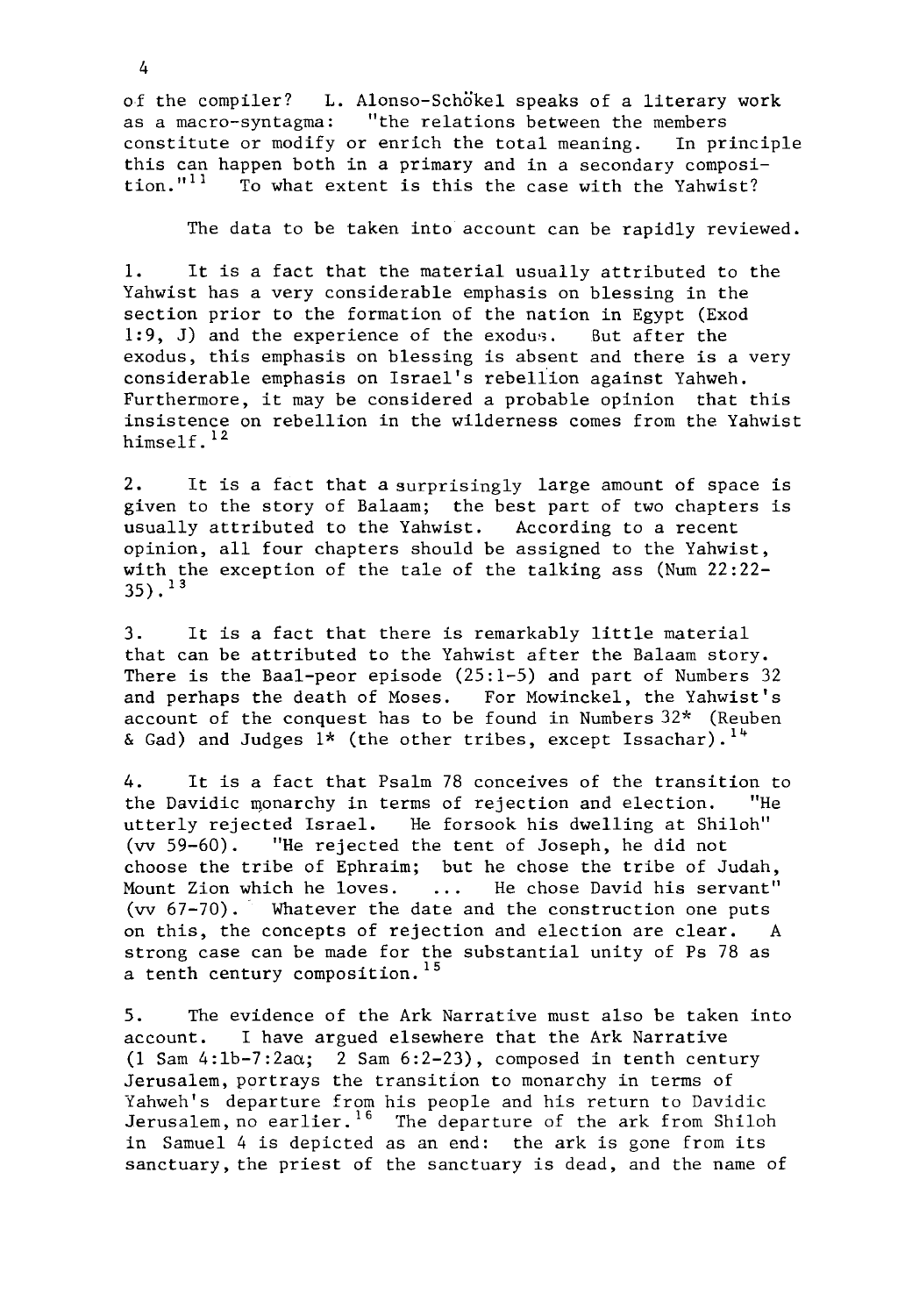the tragically born infant characterizes the whole episode the glory has gone into exile from Israel (1 Sam 4:21-22). This end is to be seen as the deliberate will of Yahweh. This can best be seen from the structure of the narrative in chap.4, and its conjunction with the episode of Yahweh's evident<br>victory over Dagon in the temple at Ashdod. This assertion victory over Dagon in the temple at Ashdod. that an era has come to an end, expressed in the symbolism of the departure of the ark, is not cancelledby its return to Bethshemesh and Kiriath-jearim. It remains on the fringes of Israel, both geographically and - which is far more important -<br>religiously. The narration of the episode of the seventy dead The narration of the episode of the seventy dead at Beth-shemesh (1 Sam 6:19-7:1) shows that Yahweh is not yet disposed to bestow blessing in Israel through the ark. present biblical text, with or without the hypothesis of an independent Ark Narrative, the new beginning comes with the ark's introduction into David's newly captured Jerusalem, as the symbol of Yahweh's favourable presence to his people. narrative shows, both in its structure and by the use made of the episode of Uzzah's death, the coming of the ark to Jerusalem<br>is under Yahweh's sole control. It is not done without his is under Yahweh's sole control.<br>will: it is not achieved until it is not achieved until he is ready and willing to bestow blessing once again in Israel.

6. Finally, it should not be necessary to do more than draw attention to the massive change brought about in Israel in the short space from Saul to Solomon. The transition from tribal short space from Saul to Solomon. existence to Davidic empire had profound implications for the social, political, economic, and religious life of Israel.<sup>17</sup>

On the evidence of the Ark Narrative and Psalm 78, there were some circles in tenth century Jerusalem which not only saw the Davidic monarchy as a new beginning in Israel's history with Yahweh, but which also related this to Yahweh's disfavour<br>toward or rejection of the old order. The departure of the ark toward or rejection of the old order. from Shiloh, as narrated, marks the end of the premonarchical period with Yahweh's disfavour. In Psalm 78, Yahweh's rejection of the old order is explicit (vv 59ff.), and it comes at the end of a portrayal of Israel's rebellion beginning very early in the desert wandering (vv  $17ff.$ ). A similar interpretation of the same period may be provided by Deuteronomy  $32.^{18}$ 

These circles, then, looked back on part of the past history of their people as having been under the sign of Yahweh's disfavour, of having incurred his rejection. Only after a hiatus (1 Sam 7:2a; Ps 78:60-66) is a new stage in Yahweh's relationship with Israel achieved, a new beginning made in Jerusalem. The major contribution of this paper is to suggest that this same view may be reflected in the structure and intention of the Yahwist narrative.

If we retain the assumption that the Yahwist is also to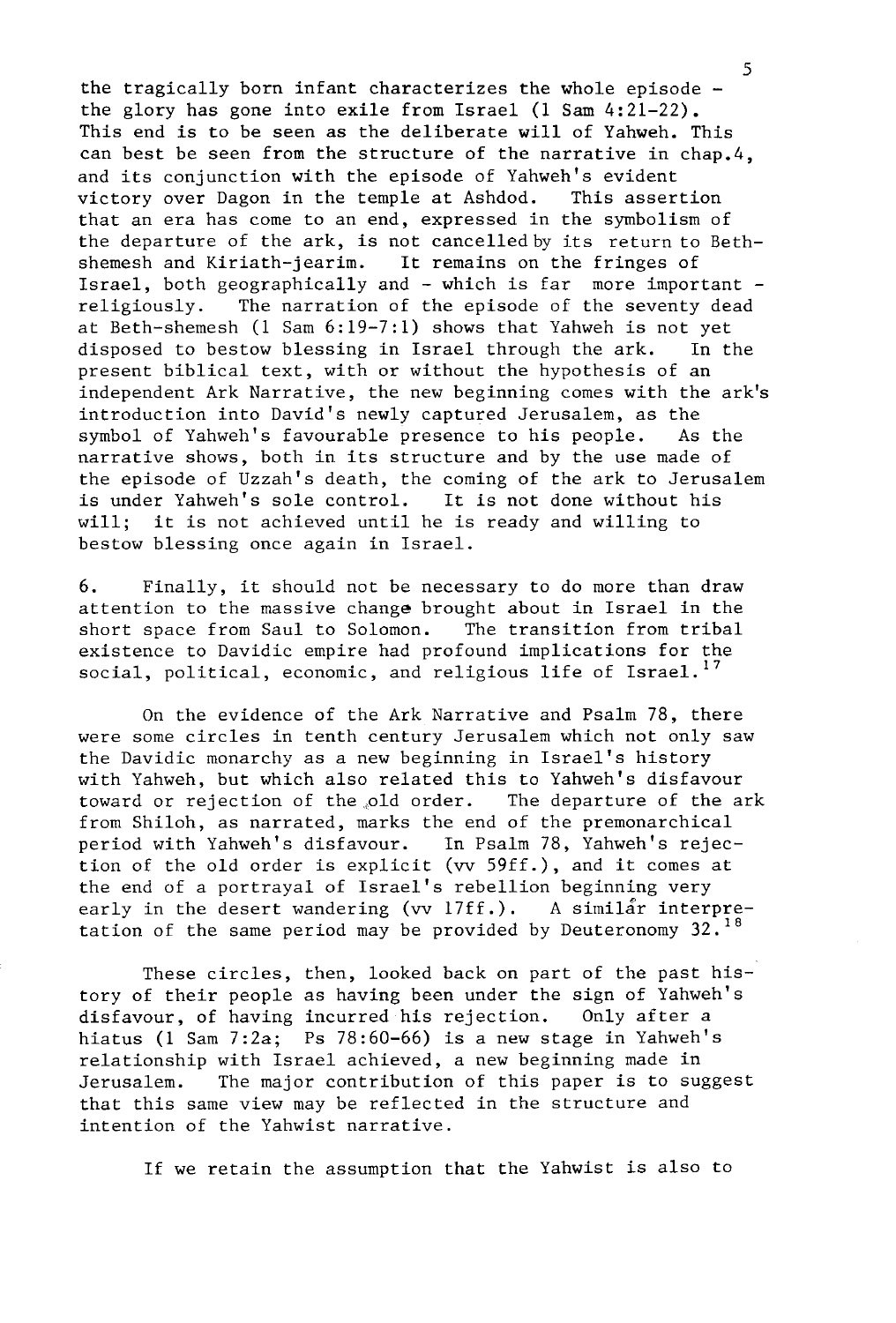be set in tenth century Jerusalem,<sup>19</sup> the question is what did<br>his narrative have to say to the Israel of his time? We may his narrative have to say to the Israel of his time? presume that the stories of Israel's tradition - patriarchs,<br>exodus, wandering, conquest, etc. - were well-known. For what exodus, wandering, conquest, etc.  $-$  were well-known. particular purpose were they gathered and shaped at this part-<br>icular point in Israel's history? What concern can account icular point in Israel's history? What concern can account<br>for the alternating emphases in the parrative? The initial for the alternating emphases in the narrative? stories of Genesis 2-11 are concerned with the introduction and spread of evil; the patriarchal stories are introduced with the theme of blessing and it recurs at key points; after the formation of the people and the exodus, the stories of rebellion in the wilderness return to the theme of evil; finally, with Balaam, blessing is uttered where curse is<br>expected. The possible place of a negative conquest ace The possible place of a negative conquest account will be taken up later. But if this accurately reflects the concerns under which the traditional stories have been gathered and interpreted, and if these emphases are not a matter of chance, what message do they communicate?

The early part of the picture has been finely drawn by<br>Wolff: there is no need here to do more than sketch the out-Wolff; there is no need here to do more than sketch the out-<br>line. The Yahwist narrative portrays a humanity increasingly The Yahwist narrative portrays a humanity increasingly under the curse, in ever greater need of blessing (Genesis  $2-11$ , J). Into this situation is thrown the call of Abraham, with its promise of blessing for all the families of the earth (12:<br>1-3). This is Israel's destiny, vis-à-vis the nations of the This is Israel's destiny, vis-à-vis the nations of the earth. It is symbolically visible in the intercession made by Abraham, the peace established by Isaac, the prosperity<br>effected by Jacob or preserved by Joseph. This expression is effected by Jacob or preserved by Joseph. achieved by the apt combination of the traditions recounted and the interpretative passages added to them.<sup>20</sup>

Despite the intimations of fulfilment, the word of blessing to the patriarchs is largely a promise that looks to<br>the future. Hence the constant emphasis on the numerous Hence the constant emphasis on the numerous descendants who will become a great nation.<sup>21</sup> For the Yahwist, it is in Egypt that Israel becomes a people, "too many and too<br>mighty" for the Egyptians (Exod 1:9). The echo of the promise mighty" for the Egyptians (Exod 1:9). The echo of the proof blessing is now very faint (Exod 12:32). But with the of blessing is now very faint (Exod  $12:32$ ). emergence of the nation, freed from oppression by the experience of Yahweh's great liberating act, the echo of the blessing has died away altogether.

The stories of the wilderness wanderings, practically passed over by Wolff, have a very strong theme to contribute to the picture of Israel - the theme of rebellion. So soon after leaving the scene of the triumph at the sea, the people are portrayed grumbling at Marah (Exod 15:22-25). After the gift of the manna, the people are grumbling again in the opisode of Massah-Meribah; the complaint is radical, "Is the  $_{\rm{pord} }$  among us or not?" (Exod 17:7)

6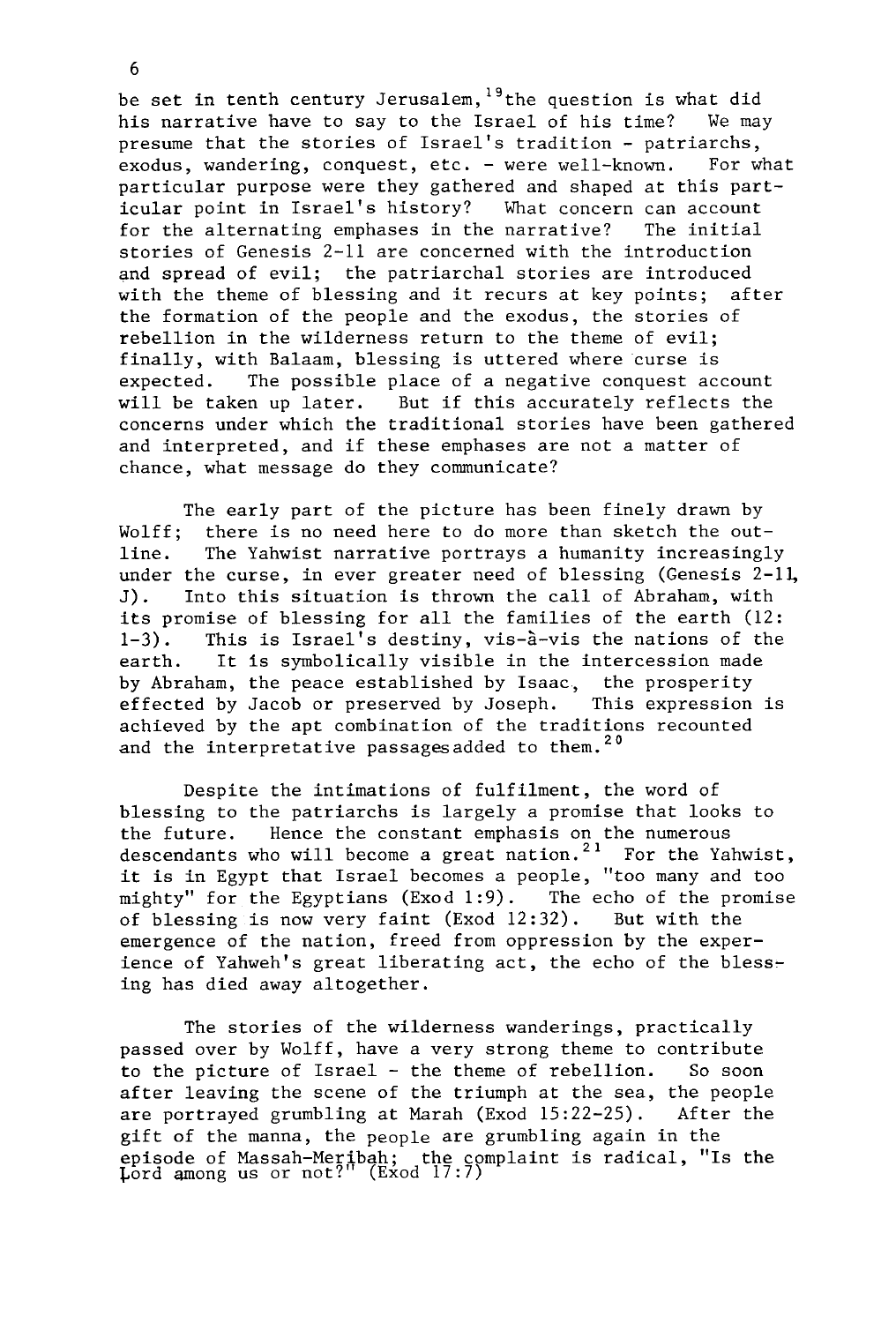The positive impact of the Sinai theophany and lawgiving (J in chap. 34) is to some degree offset by the apostasy<br>associated with the episode of the golden calf.<sup>22</sup> Three days associated with the episode of the golden calf.<sup>22</sup> out from Sinai, the people are again in trouble; their lament was offensive and at Taberah Yahweh's anger blazed, destroying<br>one end of the camp (Num  $11:1-3$ ). At Kibroth-hattaavah, the one end of the camp  $(Num 11:1-3)$ . people grumble again, yearning for Egypt; the result is an outburst of Yahweh's anger, a very great plague, and many dead (Numbers  $11^*$ ). At Hazeroth, Aaron and Miriam incur Yahweh's wrath (Numbers  $12^*$ ). The episode of the spies has the whole The episode of the spies has the whole community wanting to return to Egypt; with the exception of Caleb, the whole generation comes under condemnation (Numbers 13-14\*). The subsequent attempt to take the promised land by storm, without Yahweh, is a dismal failure (Num 14:39-45). Dathan and Abiram criticize Moses' leadership and the exodus from Egypt, and they are swallowed up for it (Numbers  $16<sup>*</sup>$ ).<br>The approach to Edom is a failure (Num 20:19-20, 22a). The The approach to Edom is a failure (Num  $20:19-20$ ,  $22a$ ). success against Arad and the episode of the fiery serpents are<br>too doubtful to be taken into consideration.<sup>23</sup> If the successes too doubtful to be taken into consideration.<sup>23</sup> against Sihonand Og are to be attributed to E, this completes the wilderness material and brings the narrative to the stories of Balaam.  $24$ 

Without a doubt, the overwhelming weight of this section is on Israel's failure to respond to Yahweh's salvation. The people are portrayed as murmuring, rejecting the liberation of the exodus, rejecting the leadership of Moses, and ultimately<br>rejecting Yahweh himself. Whether this picture is original Whether this picture is original to the traditions,  $25$  or whether it was first introduced in the Yahwist's presentation of them,  $^{26}$  it is a remarkably negative portrayal of Israel.

The discussion of the Balaam oracles is too complex to be resumed here. To err on the safe side, only the sayings in chap. 24 will be considered.<sup>27</sup> The first saying ends with the formula: "Blessed be every one who blesses you, and cursed be every one who curses you" (Num 24:9b). The echo of Gen 12: 3a is unmistakable.<sup>28</sup> And the conclusion of the second saying (24:15-19) is clearly open to being understood as a reference to David, the conqueror of Moab and Edom.<sup>29</sup>

Thus out of a situation fraught with curse, Yahweh's power has brought forth blessing. Despite all the evil of murmuring and rebellion, which surely place Israel under the sign of the curse, the word that Yahweh has given Balaam to speak is one of blessing for Israel. And that blessing harks back to Abraham and the blessing promised him (Gen 12:3a) and looks forward to David.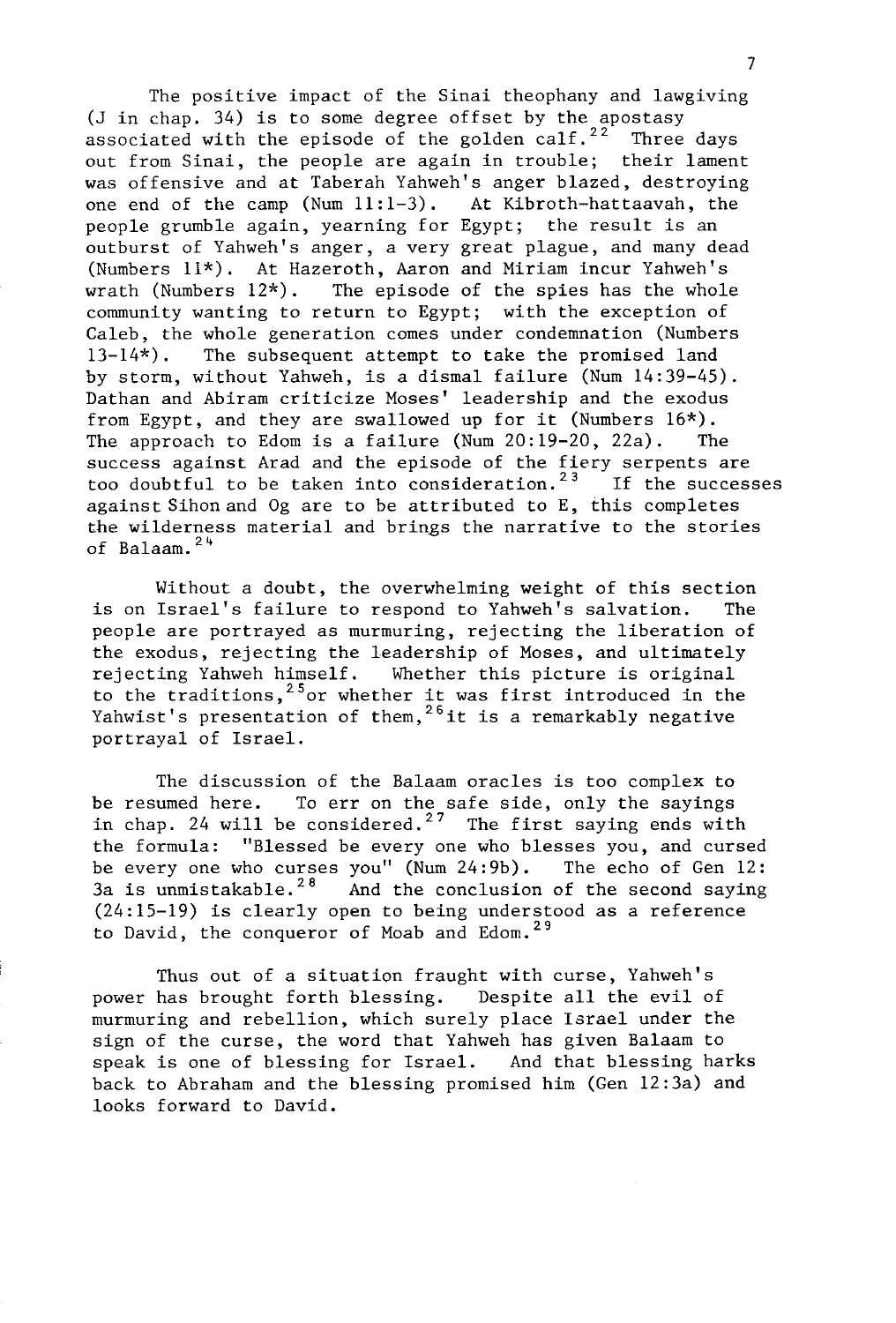If the text of the Yahwist narrative ended here, it would have left Israel poised on the brink of the promised land, much<br>as in the later book of Deuteronomy. In both cases. Israel as in the later book of Deuteronomy. In both cases, Israel<br>is poised between promise and fulfilment. In both cases, the is poised between promise and fulfilment. promise of old is still valid and awaiting the opportunity for fulfilment, despite intervening centuries of failure and infidelity.

The narrative, then, has reached back not only to the roots of Israel but to the beginnings of humanity in order to establish and define Israel's identity and destiny as people of God. She is to be a bringer of blessing to the rest of human-<br>ity. The catchword of blessing becomes "the key word for The catchword of blessing becomes "the key word for Israel's relation to the peoples of the earth and for their<br>relation to Israel."<sup>30</sup> The great nation promised in Gen 12 The great nation promised in Gen  $12:2$ emerges in Exod 1:9, but the desert experience shows that it<br>failed to rise to the challenge of its destiny. Balaam's word failed to rise to the challenge of its destiny. shows that destiny as still valid, that blessing as still with-<br>in reach. The pointer to David clinches what would have been The pointer to David clinches what would have been evident anyway to a tenth century Jerusalem audience: this new opening to blessing and the fulfilment of her destiny is given Israel in the new era in her relationship with Yahweh which has begun in the Davidic kingdom in Jerusalem. An old order has been put aside. There is a new order, and so new hope in the promises of old.

On the other hand, if the text of the Yahwist narrative continued, and if it consisted of the episode with the Baal of Peor<sup>31</sup> and a substantially negative account of the conquest  $(i.e.$  Numbers32\* and the so-called "negative conquest" in Judges  $1^*$ ), then the narrative function of this section would be clear.<sup>32</sup> The blessing pronounced by Balaam was not for the next generations - if nothing else, their infidelity saw to that. The inadequacy of the conquest of the land promised to the patriarchs would have been a clear sign that Israel had fallen short of her destiny. As David had achieved these As David had achieved these conquests, the conclusion would have been all the more evident that Israel's destiny and the promises she received of old were now being opened to fulfilment by Yahweh, through David and the kingdom he founded in Jerusalem.

In some circles, this foundation of the Davidic kingdom was not seen simply as one more of God's gracious acts towards his people. Rather, what gave a particular and vital importance to the new dispensation was the interpretation of the events associated with the loss of the ark in terms of God's judgement on the preceding period. This articulation of recent history in terms of God's departure from Shiloh and return to Jerusalem, of his rejection of the Israel of Ephraim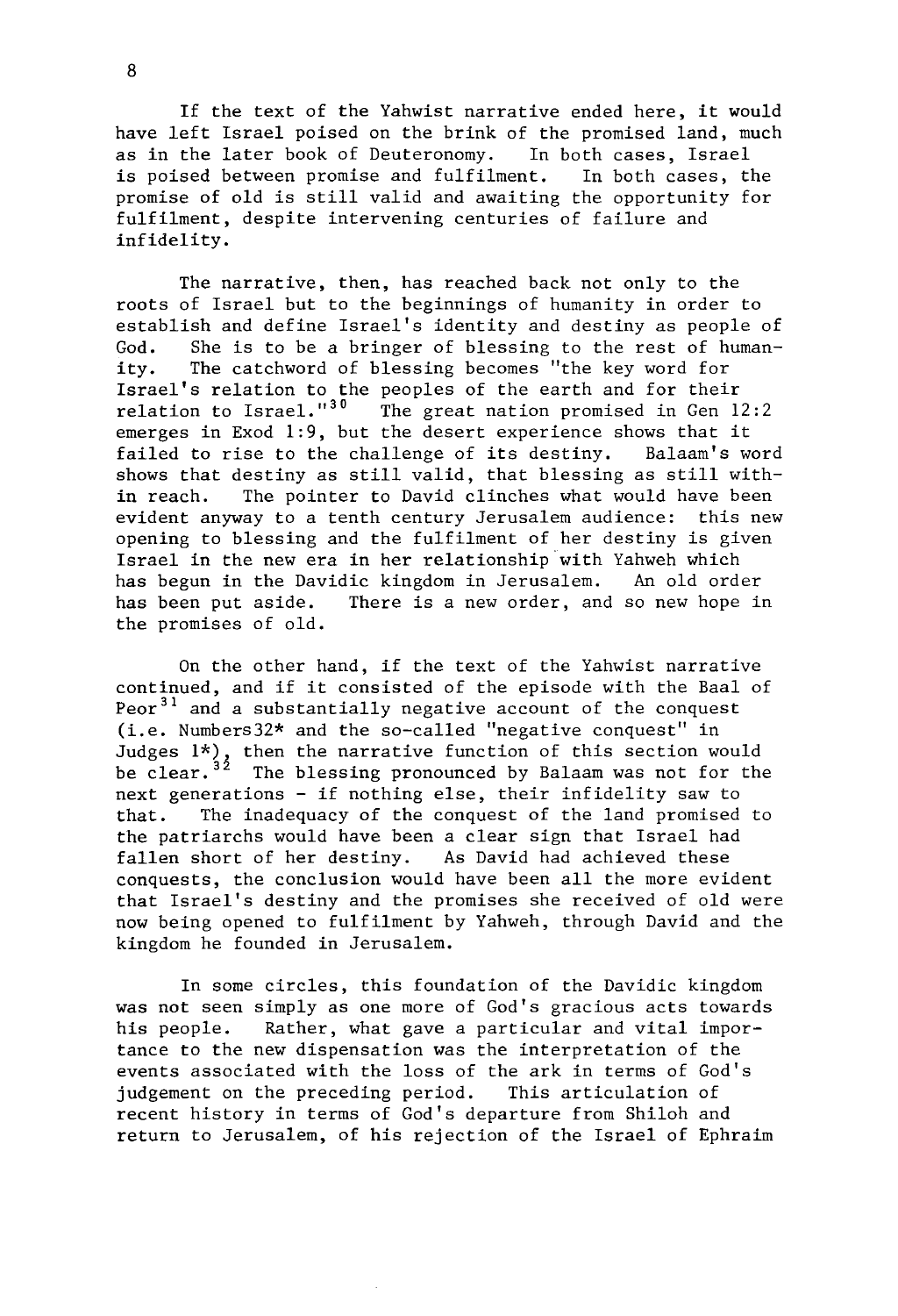and Shiloh and election of the Israel of Judah and Jerusalem permits us to recognize the special significance that would have been attached to the similar transition from curse to<br>blessing in the Balaam story. The desert experience which blessing in the Balaam story. preceded it was not understood as the story of a difficult<br>period of trial, a warning. Its narration is that recogn: Its narration is that recognition of failure which precedes a new beginning, which may be the<br>necessary basis for it. Out of curse can come blessing. The necessary basis for it. Out of curse can come blessing. sense of Yahweh's favour, dispensed in Jerusalem, would have been all the more acute, set as it was against the portrayal of preceding disfavour, the result of Israel's rebellious infidelity.

The Ark Narrative gives no history of this infidelity. It simply interprets the events of 1 Samuel 4 as Yahweh's departure from his people, inflicting defeat upon them.<sup>33</sup> Psalm 78 begins its recital of history with what is best understood as a veiled reference to these defeats at Fbenezer-Aphek<br>(Ps 78:9). It then traces the history of infidelity, of It then traces the history of infidelity, of Israel's rejection of Yahweh, from the desert to the settlement in the land (vv  $17-57)$ .<sup>34</sup> The Yahwist narrative also begins the presentation of Israel's infidelity in the desert time, with the murmuring about the lack of water (Exod 15:22- 25) - whereas Psalm 78 begins with the demand for food (vv 18-20). The Yahwist follows this infidelity to the desert fringe, and may perhaps trace its consequences in the incomplete conquest.

The Yahwist narrative is more than a cutting rebuke to the hubris of those who lived ostentatiously in Solomon's days and who had to learn that they had not yet obtained Yahweh's blessing.<sup>35</sup> Nor is it merely a warning to Israel not to ris Nor is it merely a warning to Israel not to risk the newly won blessing of the Davidic-Solomonic kingdom by infidelity to Yahweh.<sup>36</sup>  $\rightarrow$  Rather, it would seem that the narrative is intended to interpret the significance of the new era marked by Yahweh's choice of David and his bestowal of blessing in Jerusalem. It is an enunciation of the destiny<br>of the chosen people. After mankind's failure to seize After mankind's failure to seize blessing at the outset of human history, the children of Abraham are to be blessed and to be bringers of blessing: this is the meaning of God's elective love. The presentation of their history is part of the great tradition of Israel's confessions of sin or doxologies of justice, a simple statement of the nation's failure which is about as radical as is possible: it goes back to the roots of the national existence. But, from Jerusalem, that period of failure can be perceived as having been brought to a close by Yahweh's action. The narrative intimates that Israel's destiny has not been voided,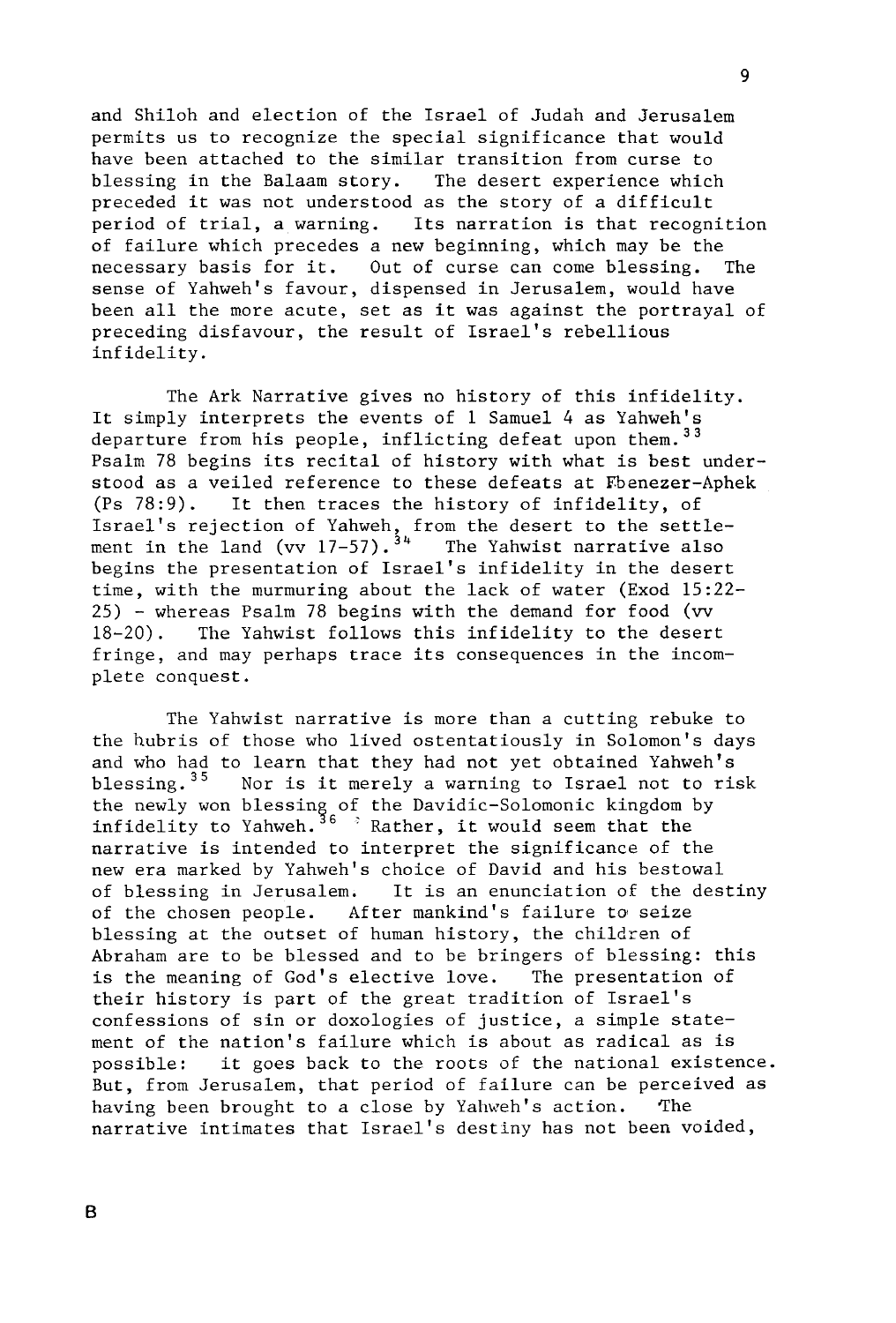that the blessing will be fulfilled, and that the era begun with David in Jerusalem is a new moment, open once again to the fulfilment of Israel's destiny.

A corollary of this understanding is important. The difference of treatment between Genesis and Exodus-Numbers in the text commonly attributed to the Yahwist is one of the major arguments brought by Rendtorff against the unity of the narra-<br>tive.<sup>37</sup> The understanding presented here perceives the The understanding presented here perceives the Yahwist as dealing with large complexes of tradition and dealing with them quite differently in order to bring out different<br>and contrasting aspects of his message. His task in Genesis and contrasting aspects of his message. is to establish the vision of Israel's destiny and its poten-<br>tial. In Exodus-Numbers, after the nation has been formed an In Exodus-Numbers, after the nation has been formed and been liberated from Egypt, the task is to portray the failure<br>of Israel to live up to that destiny. The contrast is part of Israel to live up to that destiny. of the juxtaposition of traditions out of which the total<br>meaning of the narrative is generated. The meaning suggested meaning of the narrative is generated. here accounts for this difference in treatment, integrates the wandering/murmuring traditions into the narrative, and adequately accounts for the probable extent of the narrative. It provides a hypothesis against which the methodological problems raised by Rendtorff and others may be measured.

If the hypothesis survives the testing, what a remarkably powerful insight into human life the Yahwist narrative provides. It opens with the portrayal of the first human representatives, in the garden, presented with the challenge of life. They are depicted as evading it, seeking to escape the human condition by a short cut to the knowledge of good and evil, taking control of their destiny contrary to the creator's dispensation.<sup>38</sup> Mankind has been offered the fullness of life and refused it, and this is the burden of Genesis 2-11 (J).

Then in Abraham a fresh offer is made, that through Israel blessing will be available to all the families of the earth.<sup>39</sup> And the promise and a tantalizing taste of its And the promise and a tantalizing taste of its possibilities extends through the patriarchal stories. Yet, wandering in the desert, Israel declines the challenge of life, hankers to return to Egypt; portrayed in murmuring rebellion, she is hardly experiencing blessing, much less able to mediate it to others.

But in the Balaam story, where curse is expected, blessing is spoken. And this is Yahweh's doing. And furthermore it concludes with a pointer to David. So the narrative confronts its hearers in tenth century Jerusalem with a renewed challenge, a fresh opportunity to achieve the destiny that has so far remained unfulfilled. The new beginning that is Yahweh's initiative with the Davidic kingdom in Jerusalem is a

10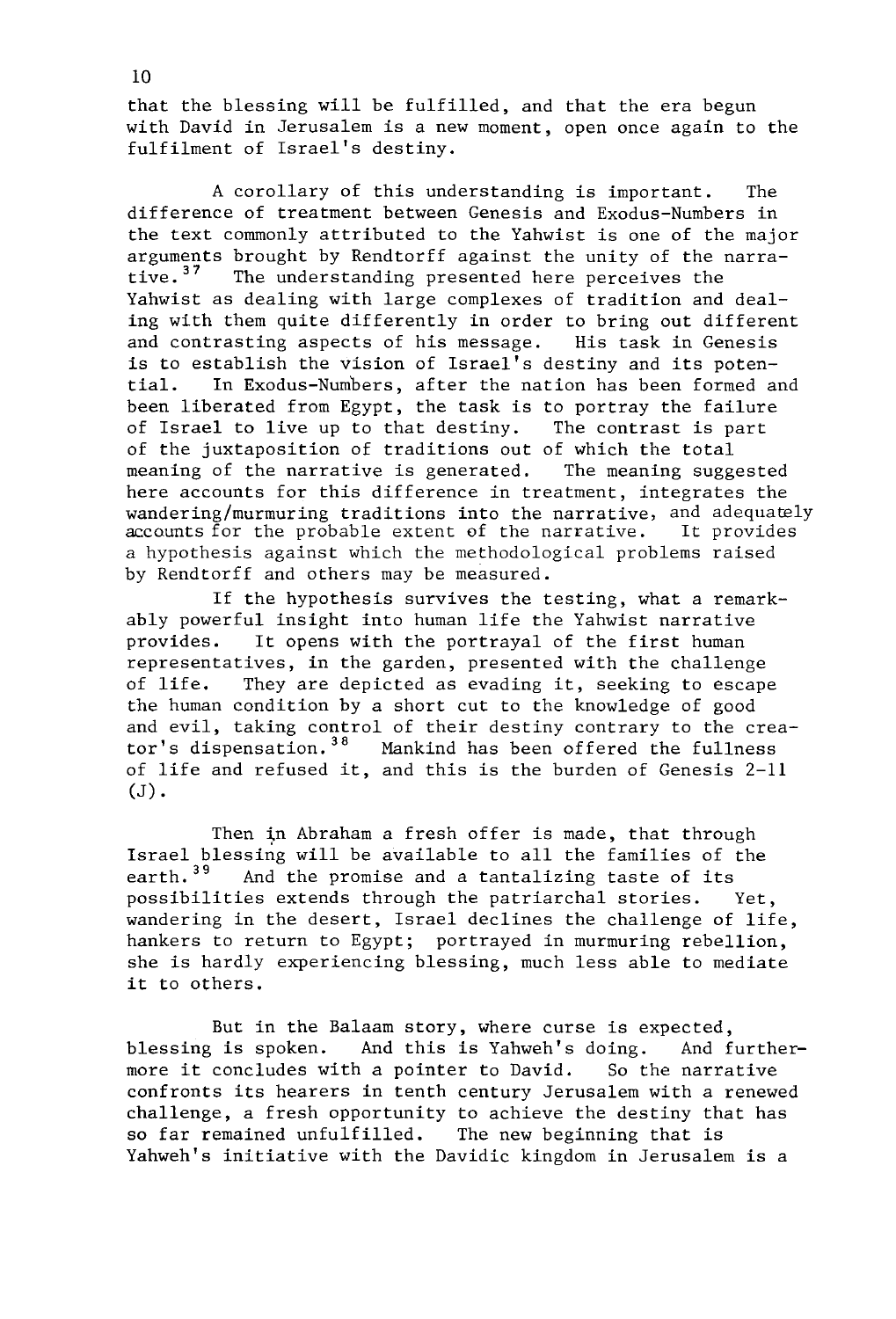new challenge to fullness of life, a new offer to be the vehicle of blessing to all the families of the earth.

What a trajectory is thus begun! The Deuteronomistic History, in its final form, traces the monarchy's failure to respond to the challenge. But the prophets give expression to yet further hope beyond that failure, a new hope that the full response is to be implanted by God within the human heart, to be brought about by God's new action. And for Christian faith, that new hope finds its fulfilment in Christ's definitive and representative "Yes" to the offer and challenge of fullness of life, a "Yes" that is visible in the cross and accepted by the Father in the resurrection.

## FOOTNOTES

1. See for example, o. Eissfeldt, "The Smallest Literary Unit in the Narrative Books of the Old Testament," *Old Testament Essays* (London: Charles Griffin, 1927) 85-93; G. von Rad, "The Form-Critical Problem of the Hexateuch," *The Problem of the Hexateuch and Other Essays* (Edinburgh: Oliver & Boyd, 1966; German original, BWANT 26; Stuttgart: W. Kohlhammer 1938) 1-78 ; H. W. Wolff, "The Kerygma of the Yahwist," *Interpretation* 20 (1966) 131-58; now reprinted in and quoted from *The Vitality of Old Testament Traditions* (ed. W. Brueggemann & H. W. Wolff; Atlanta: John Knox, 1975) 41-66. Original German, *EvT* 24 (1964) 73-98.

2. See in particular R. Rendtorff, "Der 'Jahwist' als Theologe? Zum Dilemma der Pentateuchkritik," *VTSup* 28 (1974) 158-66 (translated in *JSOT* 3 (1977) along with responses by R. N. Whybray, J. Van Seters, N. E. Wagner, G. E. Coats, H. H. Schmid, and Rendtorff himself); idem, *Das überlieferungsgeschichtliche Problem des Pentateuch* (BZAW 147; Berlin: W. de Gruyter, 1977); H. H. Schmid, *Der sogenannte Jahwist*  (Zurich: TVZ, 1976); J. Van Seters, "Confessional Reformulation in the Exilic Period," *VT* 22 (1972) 448-59; idem, *Abraham in History and Tradition* (New Haven: Yale University, 1975); N. E. Wagner, "Abraham and David?," *Studies on the Ancient Palestinian World* (ed. J.W. Wevers & D. B. Redford; Toronto: University of Toronto, 1972) 117-40.

3. P. Ricoeur, "Biblical Hermeneutics," *Semeia* 4 (1975) 68-70.

4. Cf. in relation to the Priestly Document, N. Lohfink, "Die Priesterschrift und die Geschichte," *VTSup* 24 (1978) 207-15.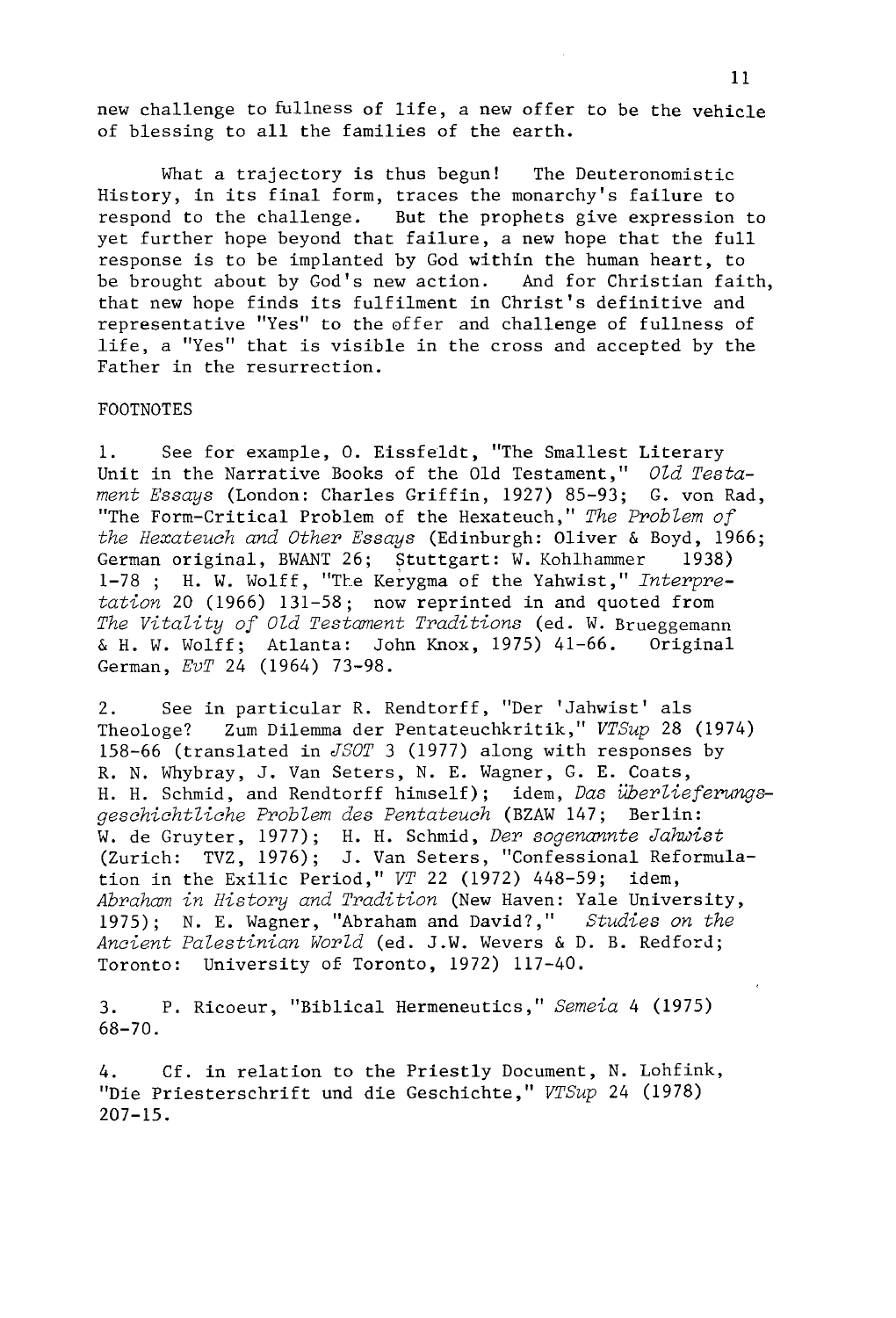5. E. D. Hirsch, *Validity in Interpretation* (New Haven: Yale University, 1967) 221-23, 236-38; P. Ricoeur, *Interpretation Theory* (Fort Worth, Texas: Texas Christian University, 1976) 75-79.

*11*  6. Cf. M. Noth, *Uberlieferungsgeschichte des Pentateuch*  (Stuttgart: W.Kohlhammer, 1948) 35; Wolff, "Kerygma," 43. When discussing the Yahwist in this paper, I have principally Noth's text in mind.

7. Noth, Uberlieferungsgeschichte, 35; idem Uberlieferungs*geschichtliche Studien* (Darmstadt: Wissenschaftliche Buchgesellschaft, 1963; original, 1943) 210-11. For the possibility of restricted references to the conquest in P, see J. Blenkinsopp, "The Structure of P," *CBQ* 38 (1976) 287-9l; Lohfink, "Priesterschrift," 198-99.

8. Against von Rad's influential study, "Form-Critical Problem." See L. Rost, "Das kleine geschichtliche Credo," *Das kleine Credo und andere Studien zum AT* (Heidelberg: Quelle & Meyer, 1965) 11-25; W. Richter, "Beobachtungen zur theologischen Systembildung in der alttestamentlichen Literatur anhand des 'kleinen geschichtlichen Credo' ," *Wahrheit und*  Verkundigung (ed. L. Schiffczyk et al.; Paderborn: F. SchBningh, 1967) vol. 1, 175-212; N. Lohfink, "Zum 'kleinen geschichtlichen Credo' Dtn 26,5-9," *TP* 46 (1971) 19-39.

9. This is one of the major objections raised by Rendtorff against the unity of the Yahwist's work (cf. Problem~ *109-12).*  Wolff's view that the nature of the material forced this on the Yahwist (cf. "Kerygma," 61) is in conflict with the view expressed by Coats and Fritz that the murmuring tradition originated with the Yahwist (cf. G. E. Coats, *Rebellion in the Wilderness* (Nashville: Abingdon, 1968); V. Fritz, *Israel in*  der Wlste (Marburger Theologische Studien 7; Marburg: N. G. Elwert, 1970). For criticism of this view, see B. S. Childs, *Exodus* (London: SCM, 1974) 254-64.

10. See G. E. Coats, "A Structural Transition in Exodus," *VT* 22 (1972) 129-42, and "An Exposition for the Wilderness Traditions," *VT'* 22(1972) 288-95. This imbalance of Wolff's is pointed up sharply by the quite contrary understanding presented by M. L. Henry *(Jahwist and Priesterschrift*  [Arbeiten zur Theologie 3; Stuttgart: Calwer, 1960]).

11. L. Alonso-SchBkel, "Hermeneutical Problems of a Literary Study of the Bible," *VTSup* 28 (1975) 1-15.

12. See Coats, *Rebellion,* 249-54; Fritz, Israel~ *117-23.*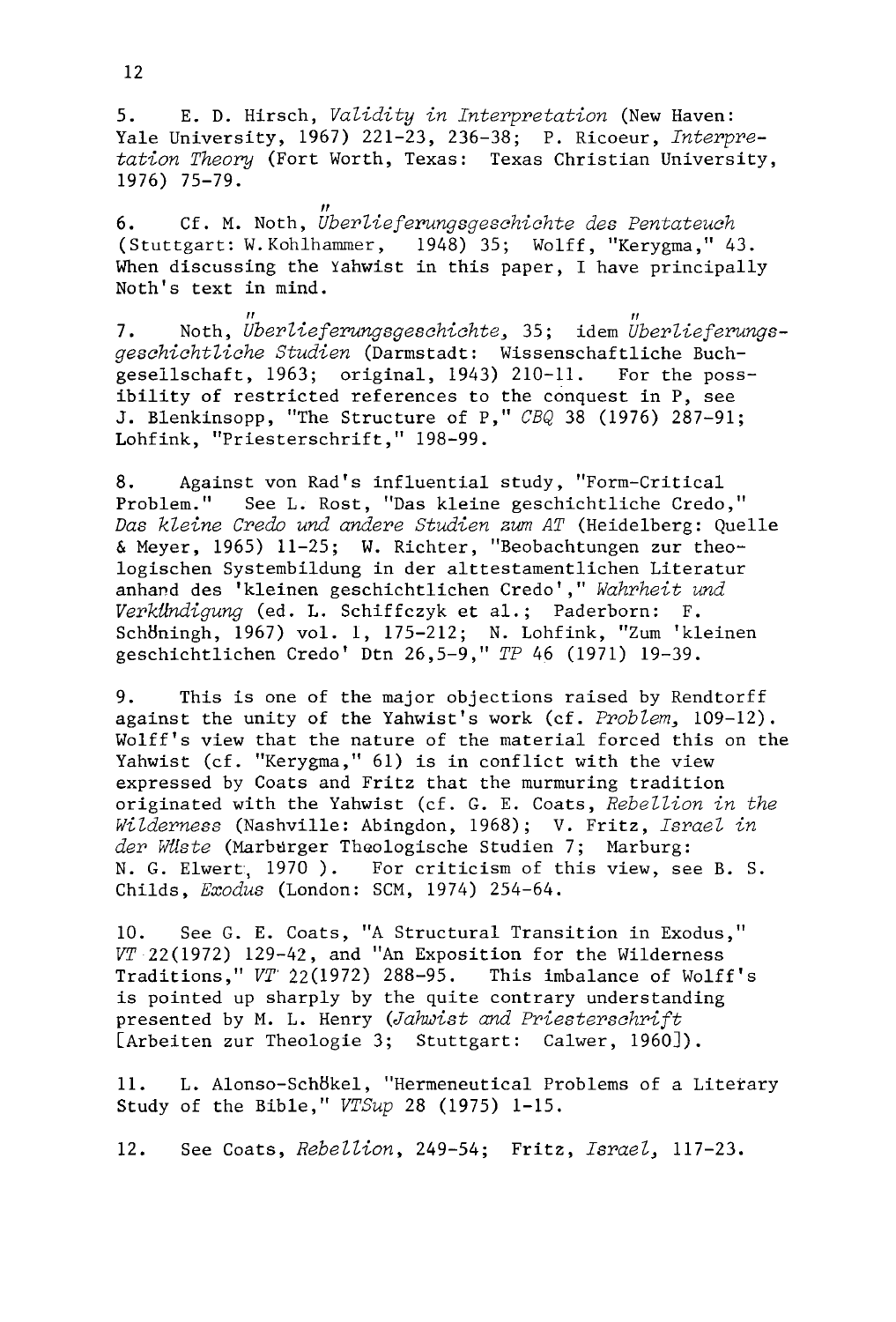13. J. Sturdy, *Numbers* (Cambridge: Cambridge University,<br>1976) 157-58. Cf. also D. Vetter. Seherspruch und Segens Cf. also D. Vetter, Seherspruch und Segens*schilderung* (Calwer Theologische Monographien 4; Stuttgart: Calwer, 1974); W. Gross, *Bileam* (SANT 38; Munich: K8sel, 1974).

14. S. Mowinckel, *Tetrateuch-Pentateuch-Hexateuch* (BZAW Berlin: A. Töbelmann, 1964) 9-33.

15. See A. F. Campbell, "Psalm 78: A Contribution to the Theology of Tenth Century Israel," CBQ 41 (1979) 51-79.

16. A. F. Campbell, *The Ark Narrative* (SBLDS 16; Missoula, Montana: Scholars Press, 1975), and "Yahweh and the Ark: A Case Study in Narrative," *JBL* 98 (1979) 31-43.

17. See, for example, M. Noth, *The History of Israel* (2nd English ed.; London: Adam & Charles Black, 1960) 197-99; G. von Rad, *Old Testament Theology* (2 vols.; Edinburgh: Oliver & Boyd, 1962-65) 1. 36-39; J. A. Soggin, "The Davidic-Solomonic Kingdom," *Israelite and JudaeanHistory* (ed. J. H. Hayes and J. M. Miller; Philadelphia: Westminster, 1977) 345-63.

18. Campbell, *Ark Narrative, 227-31.* 

19. Wolff, "Kerygma," 43-45. It is not possible to engage in a detailed discussion of the issue here.

20. Ibid., 55-60.While the history of the promise traditions is a complex one, as we would expect (cf. Rendtorff, *Problem,*  40-65). it does not appear that Wolff's thesis has been invalidated.

21. Wolff, "Kerygma," 49-51.

22. Probably J; see Childs, *Exodus,* 558-61, and 604-16 for chap. 34.

" 23. Noth, *Uberlieferungsgeschichte,* p. 34, nn. 122-23.

24. Noth, *Das vierte Buch Mose: Numeri* (ATD 7; GBttingen Vandenhoeck & Ruprecht, 1966) 142. If the passage is attributed to J (so Sturdy, *Numbers,* 153), the military success prepares for the summons to Balaam. For a quite different view of the passage, see J. Van Seters, "The Conquest of Sihon's Kingdom: A Literary Examination," *JBL 91*  (1972) 182-97.

25. Childs, *Exodus, 254-64.*